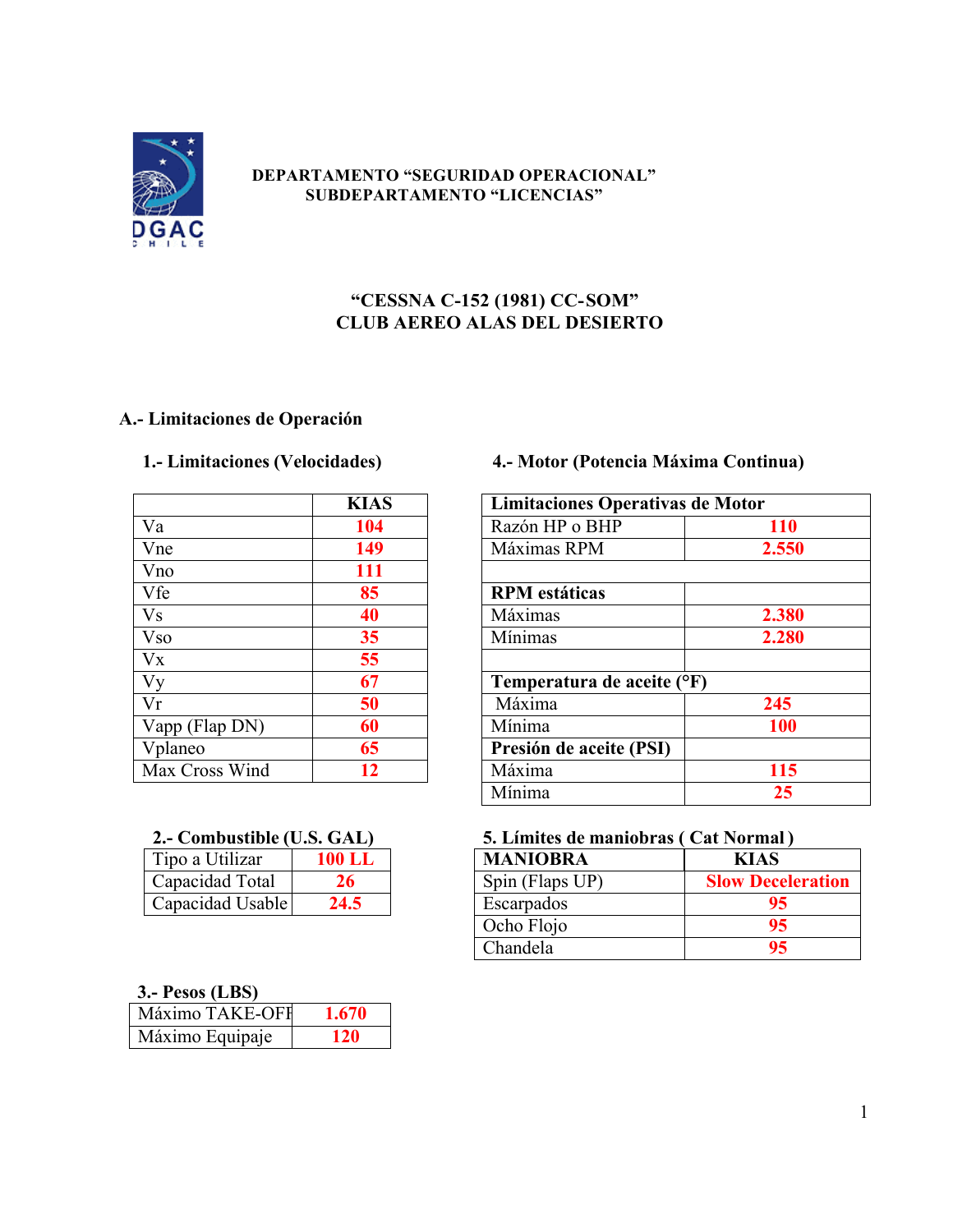## **B.- Emergencies Procedures**

## **1.- ENGINE FAILURE DURING TAKEOFF RUN**

| Throttle             | <b>IDLE</b>         |
|----------------------|---------------------|
| <b>Brakes</b>        | <b>APPLY</b>        |
| Wing Flaps           | <b>RETRACT</b>      |
| Mixture              | <b>IDLE CUT-ONE</b> |
| Ignition Switch      | OFF                 |
| <b>Master Switch</b> | OFF                 |

## **2. - ENGINE FAILURE IMMEDIATELY AFTER TAKE OFF**

| Airspeed                   | 60 KIAS             |
|----------------------------|---------------------|
| Mixture                    | <b>IDLE CUT-OFF</b> |
| <b>Fuel Shutoff Valves</b> | OFF                 |
| Ignition Switch            | OFF                 |
| Wing Flaps                 | <b>AS REQUIRED</b>  |
| <b>Master Switch</b>       | OFF                 |

## **3. - ENGINE FAILURE DURING FLIGHT**

| Airspeed                  | <b>60 KIAS</b>                                            |
|---------------------------|-----------------------------------------------------------|
| Carburetor Heat           | ON                                                        |
| Primer                    | <b>IN and LOCKED</b>                                      |
| <b>Fuel Shutoff Valve</b> | ON                                                        |
| Mixture                   | <b>RICH</b>                                               |
| Ignition Switch           | <b>BOTH (OR START IF PROPELLER IS)</b><br><b>STOPPED)</b> |